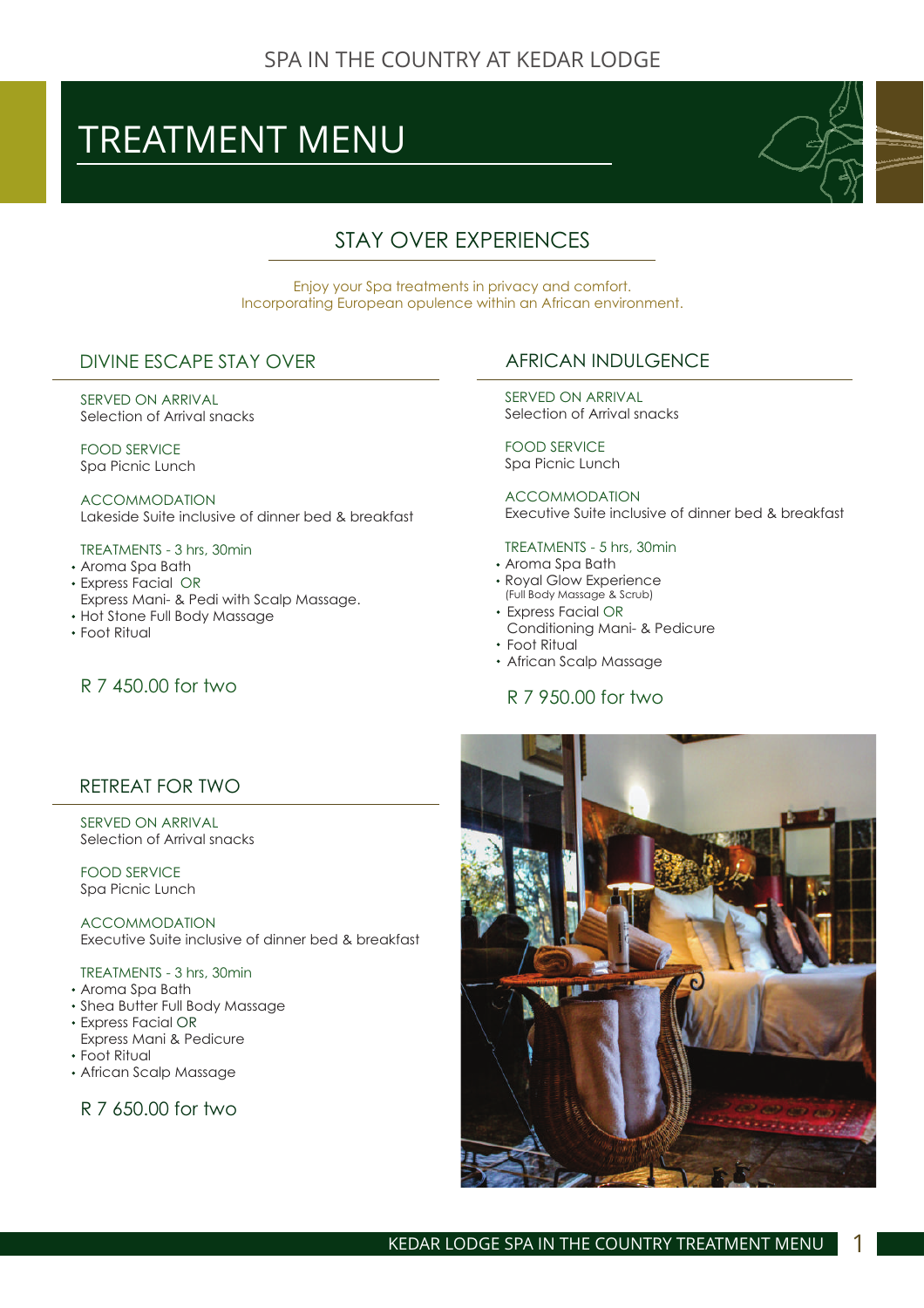# TREATMENT MENU



# STAY OVER PACKAGES

#### AFRICAN EXPERIENCE

Spa Picnic Lunch FOOD SERVICE

Deluxe Room inclusive of dinner bed & breakfast ACCOMMODATION

Aroma Spa Bath Hot Stone Full Body Massage Express Facial African Scalp Massage Foot Ritual TREATMENTS - 3hrs 15min

#### R 6 850.00 for two

#### ROYAL INDULGENCE STAYOVER

SERVED ON ARRIVAL Selection of Arrival snacks

FOOD SERVICE Private 4 course dinner

ACCOMMODATION Royal Suite inclusive of dinner, bed & breakfast

TREATMENTS - 4hrs Aroma Spa Bath Royal Glow Experience Express Facial Foot Ritual African Scalp Massage (Full Body Massage & Scrub)

#### R 16 350.00 for two

#### PRESIDENTIAL INDULGENCE STAYOVER

SERVED ON ARRIVAL Selection of Arrival snacks

FOOD SERVICE Private 6 course wine paired dinner

ACCOMMODATION Presidential Suite inclusive of dinner, bed & breakfast

TREATMENTS - 4hrs 15min Aroma Spa Bath Royal Glow Experience Express Facial Foot Ritual African Scalp Massage (Full Body Massage & Scrub)

R 22 400.00 for two



#### PAMPER ESCAPE STAY OVER

Selection of Arrival snacks SERVED ON ARRIVAL

Spa Picnic Lunch FOOD SERVICE

Deluxe Room inclusive of dinner bed & breakfast ACCOMMODATION

Hot Stone Full Body Express Facial African Scalp Massage Express Mani- and Pedicure TREATMENTS - 3hrs 15min

#### R 6 350.00 for two

#### DELUXE ESCAPE STAY OVER

Selection of Arrival snacks SERVED ON ARRIVAL

Spa Picnic Lunch FOOD SERVICE

Deluxe Room inclusive of dinner bed & breakfast ACCOMMODATION

Express Facial Paraffin Dip Manicure Deluxe Pedicure Shea Butter Full Body Massage African Scalp Massage TREATMENTS

R 7 350.00 for two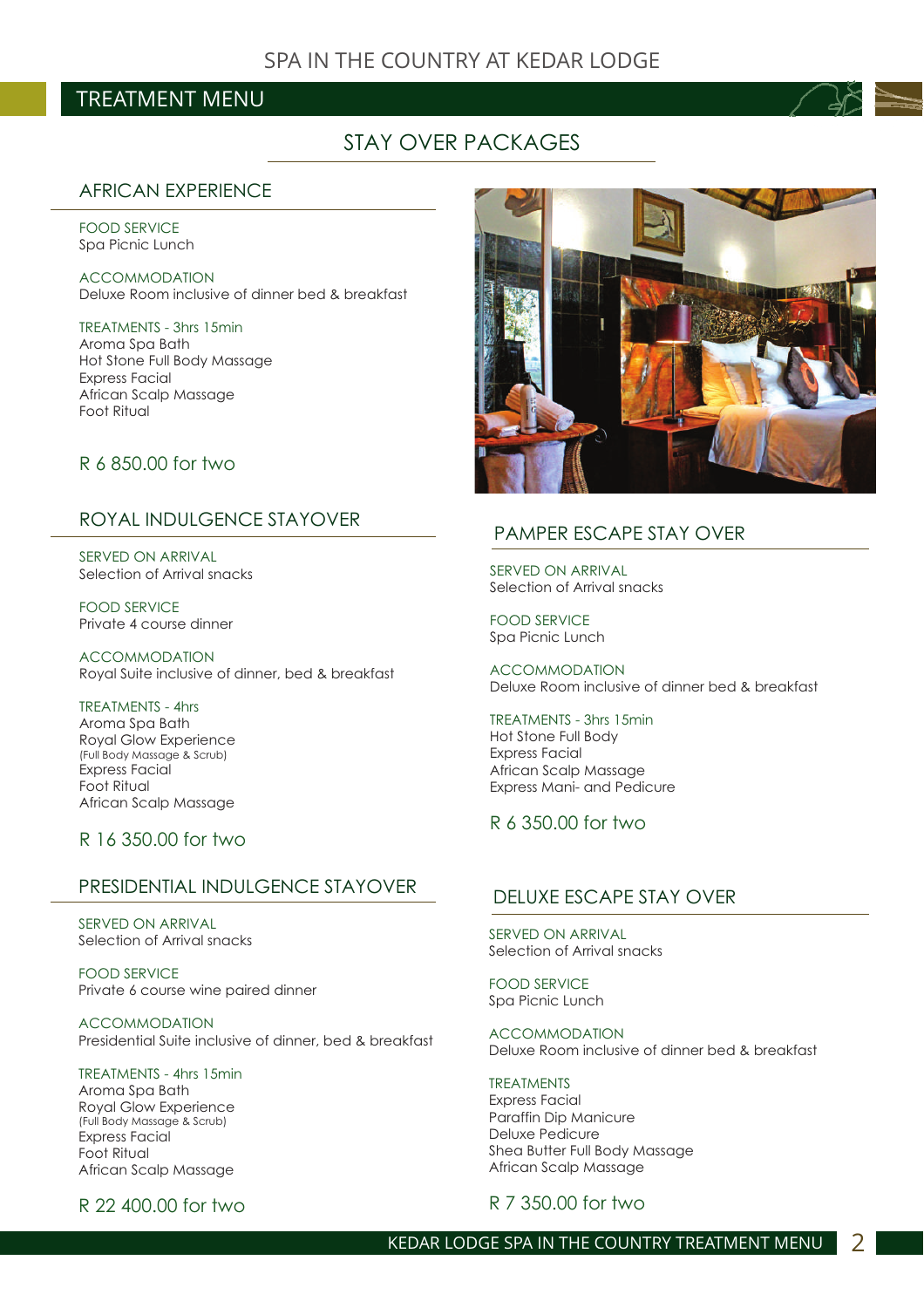# TREATMENT MENU

# DAY PACKAGES

#### DIVINE ESCAPE

Selection of Arrival snacks SERVED ON ARRIVAL

Spa Picnic Lunch FOOD SERVICE

#### TREATMENTS - 3hrs

- Aroma Spa Bath
- Signature Facial OR Express Mani- & Pedicure
- Hot Stone Full Body Massage
- African Scalp Massage

#### R 3 000.00 per person R 5 400.00 for two

#### RETREAT FOR TWO

Selection of Arrival snacks SERVED ON ARRIVAL

Spa Picnic Lunch FOOD SERVICE

#### TREATMENTS - 3hrs 15min

- Aroma Spa Bath
- Shea Butter Full Body Massage
- Express Mani- & Pedicure
- Foot Ritual
- African Scalp Massage
- Back, Neck & Shoulder Massage

#### R 5 600.00 for two

#### AFRICAN INDULGENCE ESCAPE

#### Selection of Arrival snacks SERVED ON ARRIVAL

Spa Picnic Lunch FOOD SERVICE

#### TREATMENTS - 4hrs

- Aroma Spa Bath
- Spa in the Country Royal Glow Experience (Full Body Massage & Scrub)
- Signature Facial OR Conditioning Mani- & Pedicure
- African Scalp Massage

# R 3 000.00 per person

#### R 5 600.00 for two



Spa Picnic Lunch FOOD SERVICE

Aroma Spa Bath Hot Stone Full Body Massage Full Body Scrub African Glow Facial Africa Scalp Massage TREATMENTS - 3hrs

#### R 2 100.00 per person R 4 000.00 for two

#### ROYAL EXPERIENCE

Spa Lunch FOOD SERVICE

Royal Glow Experience Sianature Facial Deluxe Pedicure Conditioning Manicure (Full Body Massage & Scrub) TREATMENTS - 4hrs

R 2 300.00 per person R 4 500.00 for two

#### PREGNANCY PAMPER EXPERIENCE

Spa Picnic Lunch FOOD SERVICE

#### TREATMENTS - 3hrs

Prenatal Massage Conditioning Manicure Conditioning Pedicure African Scalp Massage

R 1 600.00 per person

# HALF- DAY PACKAGES

#### CHAMPAGNE BREAKFAST EXPERIENCE

Champagne Breakfast at the Hotel Restaurant Glass of Sparkling Wine Full use of spa pool

Shea Butter Full Body Massage Hydrating & Nourishing Facial TREATMENTS - 1hr 30min

R 1 250.00 per person R 2 200.00 for two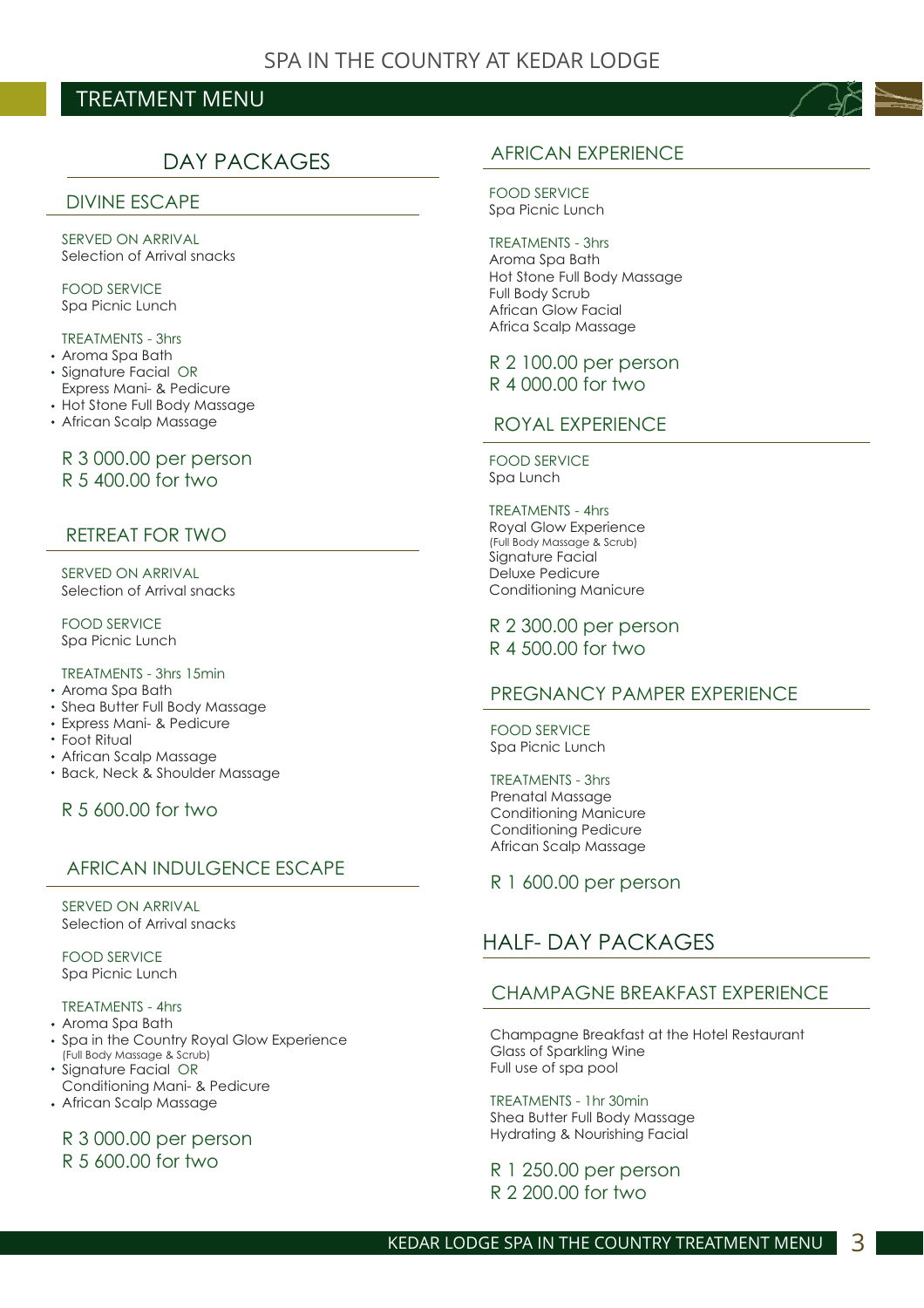# SPA IN THE COUNTRY AT KEDAR LODGE

# TREATMENT MENU

#### PERFECTLY PEACEFUL

Full use of spa facilities

Back, Neck & Shoulder Massage Foot Ritual TREATMENTS - 1hr

R 800.00 per person R1500 for two

#### COMPLETE COMFORT

Full use of spa facilities

Back, Neck & Shoulder Massage Conditioning Mani- and Pedicure TREATMENTS - 2hrs

R 900.00 per person R 1 700 for two

#### GIRLS DAY OUT EXPERIENCE

Full use of spa facilities

Spa Picnic Lunch FOOD SERVICE

Back, Neck & Shoulder Massage Express Manicure Deluxe Spa Pedicure African Scalp Massage TREATMENTS - 2 hrs

R 1 200.00 per person R 2 200.00 for two

# SPECIAL PACKAGES

#### BRIDAL PACKAGE

Spa Picnic Lunch FOOD SERVICE

Royal Glow Experience Express Facial Lash OR Brow Tint Manicure and Pedicure African Scalp Massage (Full Body Massage & Scrub) TREATMENTS - 5hrs

R 2 470.00 per person R 4 740.00 for two



#### ANNIVERSARY PACKAGE

Spa Picnic Lunch FOOD SERVICE

Shea Butter Full Body Massage African Scalp Massage Foot Ritual Aroma Spa Bath Glass of Sparkling Wine TREATMENTS - 2hrs 30min

#### R 3 500.00 for two

#### MOM AND ME PACKAGE

FOOD SERVICE Spa Picnic Lunch

TREATMENTS - 4hrs Swedish Massage African Glow Facial Conditioning Manicure Conditioning Pedicure Eye Massage

R 1 950.00 per person R 3 630.00 for two